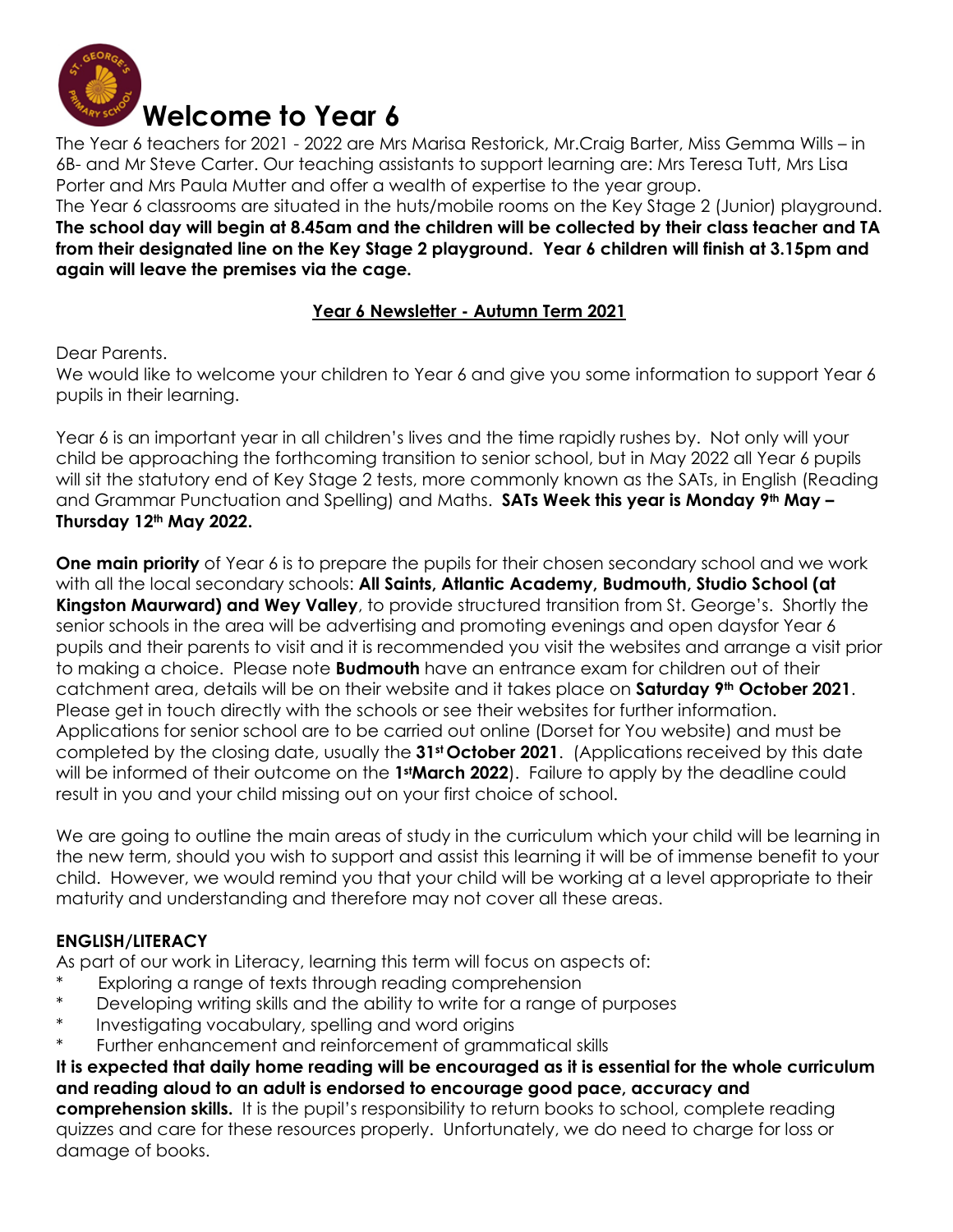## **MATHS/NUMERACY**

We follow the objectives and requirements of the National Curriculum for Year 6. Much of the learning continues to develop skills in all areas of mathematical enquiry:

- Number using the 4 operations, rounding, ordering and number properties
- \* Problem solving based on 'real-life' problems
- \* Understanding of Fractions, Decimals and Percentages
- \* Handling, Reading and Recording Data
- \* Shape and space

Mental maths, arithmetic tests and times-table tests are carried out weekly and we hope you will continue to help your child practice their tables as they are vital for all mathematical development. Your child is subscribed to TT Rockstars and Mathletics and we fully recommend they use these online platforms to develop and support their mathematical development.

## **Homework in Year 6:**

Homework completion is imperative in Year 6 as it extends the pupils skills and prepares them for the demands of senior school. Homework will be given out by the class teachers and will be requested by a certain day, for example:

**English and Maths homework will be given out on a Friday and expected to be completed by the next Wednesday**, also approximately15 spellings will be given on Friday and tested the following Friday – these are available on the Dojo in Portfolios or Class Story so there are no excuses. Homework will be based on class learning and revision of key skills, and the children can always speak to us before hand in day if they need more guidance or support.

**Please encourage your child to read on a daily basis and record this in their Reading Record,** also you can make comments on Class Dojo to indicate that your child has read to you and we still advocate that even the most able readers still read several pages aloud to you as this improves comprehension and accuracy**.** 

Homework will include the following:

- o Daily reading with your child
- o Maths
- o English
- o Spellings (Tested on Fridays)
- o Topic projects (half termly)

#### **The individual class teachers will inform you on Dojo of the days they will want homework in and on which days it will be set.**

Our topic for the autumn term is our locality and studying the geography and history of **Portland.**  We will be using this as a theme in our DT, Art and English lessons too.

All log-in details for all the online platforms that are available to the children will be put into their reading log so that you have these available at home. The reading log is also a useful tool as it contains a grammar glossary, spellings that the children should know before they finish year 6 and which could appear in the SATs test and are useful for homework. Please remember to record all home reading and the students need to bring it in daily as we will need it in class for daily reading.

#### **PE/GAMES**

**All children are required to take part in Physical Education lessons**. In Year 6 this occurs on a Tuesday (6R & 6B) and Wednesday (6C) mornings and on Fridays all 3 classes will have Games. **On a Friday the children will come to school wearing their PE kit** with their school sweatshirt or cardigan on top and come home in this. Appropriate kit is needed: **black shorts, trainers/plimsolls and a white T shirt**. In the colder weather of the winter months we strongly recommend that pupils bring tracksuit bottoms and sweatshirt, as whenever dry we will attempt to work outside. In the